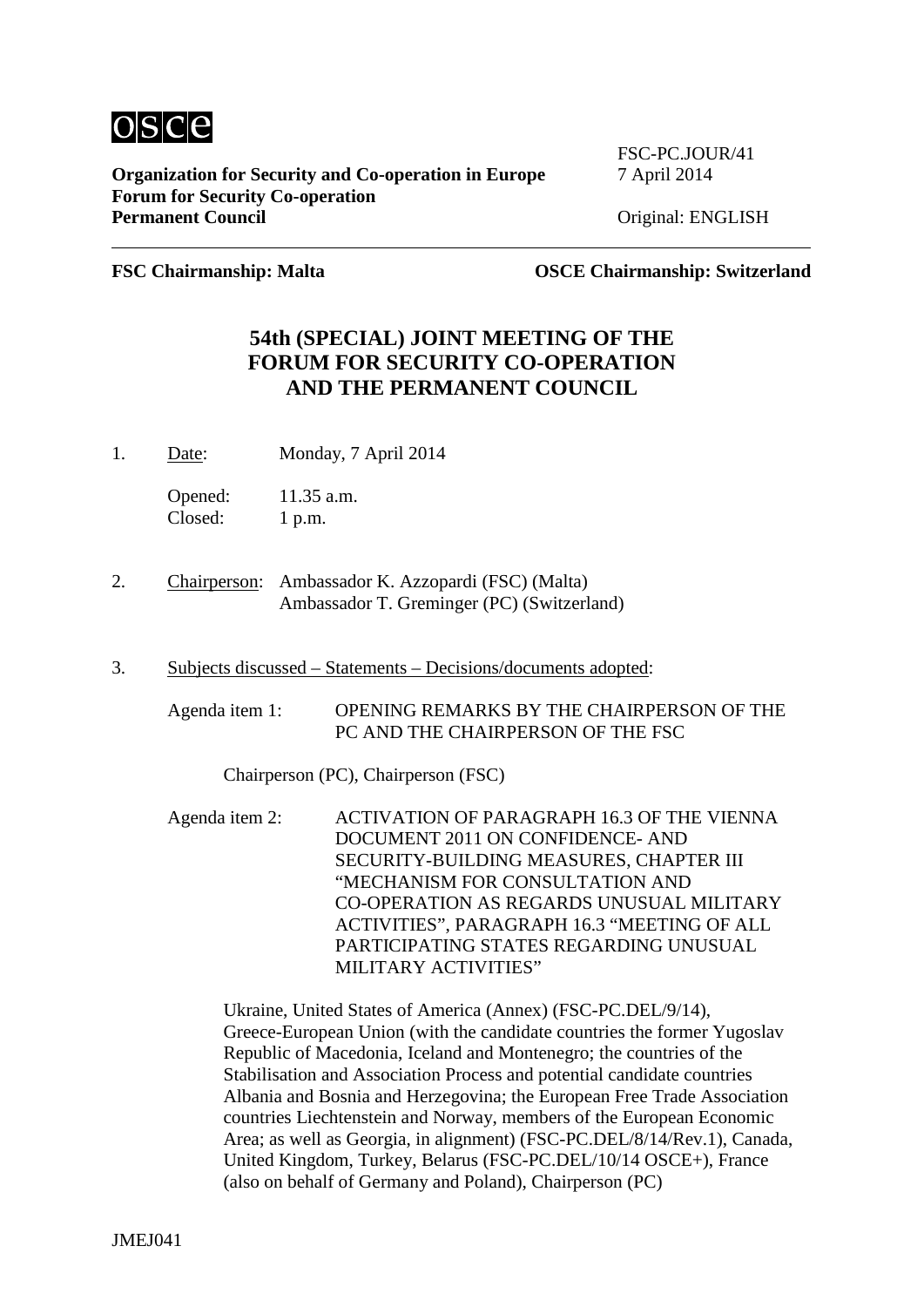# Agenda item 3: ANY OTHER BUSINESS

None

# 4. Next meeting:

To be announced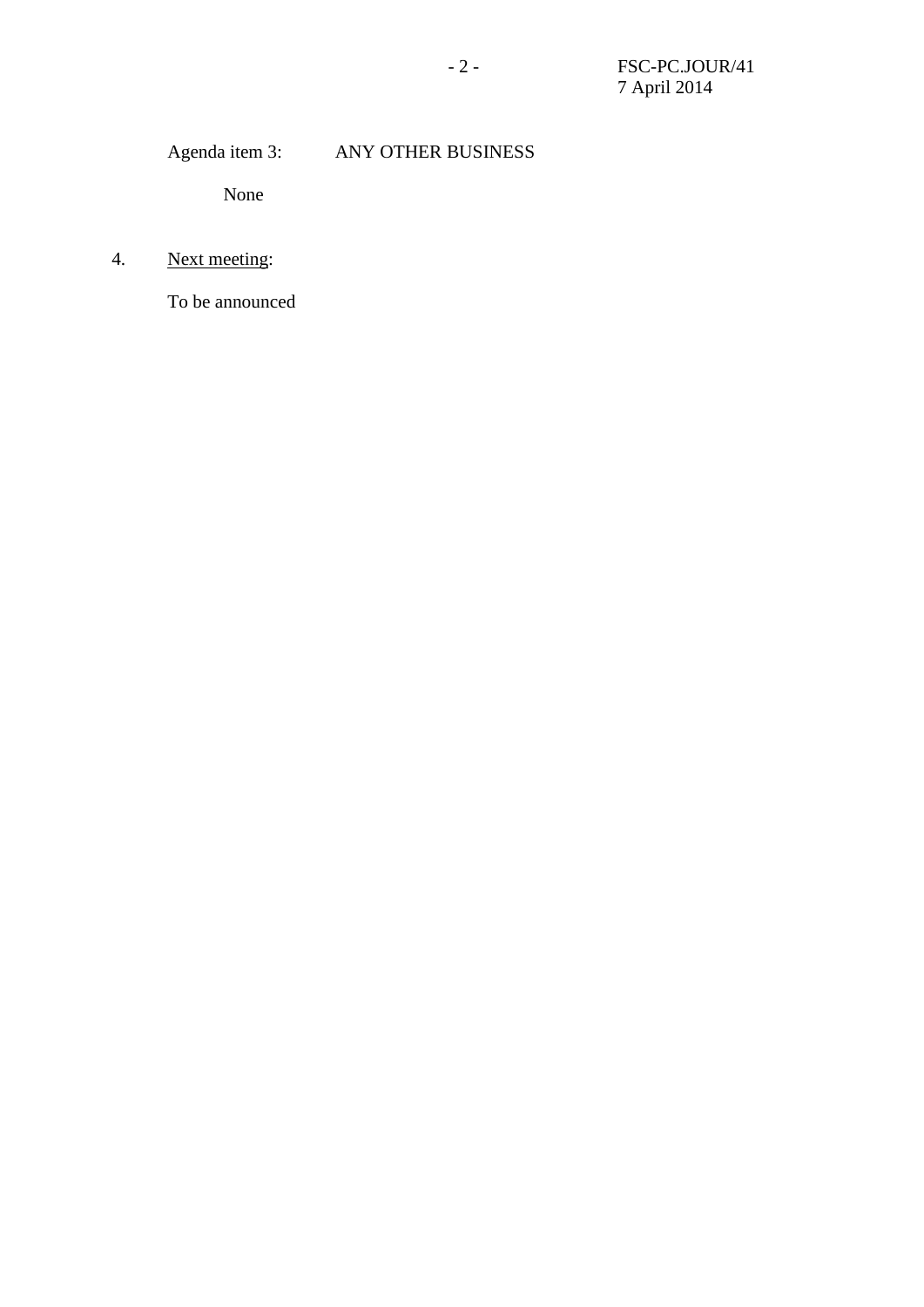

**Organization for Security and Co-operation in Europe** 7 April 2014 **Forum for Security Co-operation** Annex **Permanent Council**

FSC-PC.JOUR/41

Original: ENGLISH

#### **54th Joint Meeting of the FSC and the PC** FSC-PC Journal No. 41, Agenda item 2

### **STATEMENT BY THE DELEGATION OF THE UNITED STATES OF AMERICA**

The United States appreciates your convening of this meeting at our request, among others. We regret that the need for such a meeting became imperative in the face of the Russian Federation's refusal to participate in the meeting we requested in notification CBM/US/14/0013/F12/O – thus disregarding its commitment to participate in such a meeting described in Chapter III, paragraph 16.2 of the Vienna Document 2011.

As colleagues in the room are well aware, the purpose of that requested meeting was to seek information about unusual Russian military activities on its territory in the border region with Ukraine. The United States was seeking an opportunity for a thorough discussion of questions and concerns raised by those ongoing unusual Russian military activities. Despite the Russian Federation's response asserting that this military activity "does not threaten the security of the United States and other OSCE States Parties", the United States continues to have serious concerns and questions regarding this deployment.

We reject the Russian Federation's comment that the use of Chapter III measures by the United States is "unfounded". Our concerns are serious and genuine. This Russian military activity has given rise to specific concerns about the security of at least one OSCE State, Ukraine, and has generated questions and concerns among many neighbours as well.

#### Mr. Chairperson,

The Vienna Document is this Organization's signature confidence- and security-building tool and we object to the Russian Federation's disregard for the Document's risk reduction provisions – provisions that were agreed by consensus to be a viable avenue for consultation when States have security concerns about the unusual and unscheduled military activities of another State.

It is regrettable that the Russian Federation has elected not to attend today's meeting. The refusal to engage in dialogue and discussion further calls into question the Russian Federation's intentions and further damages Russia's stature and status in the international community. While it was a few States who requested this meeting, it is all of us around this table who as signatories of the Vienna Document are entitled to benefit from an exchange of information. Russia's contempt for the principles of this Organization and for each of our governments is deeply regrettable.